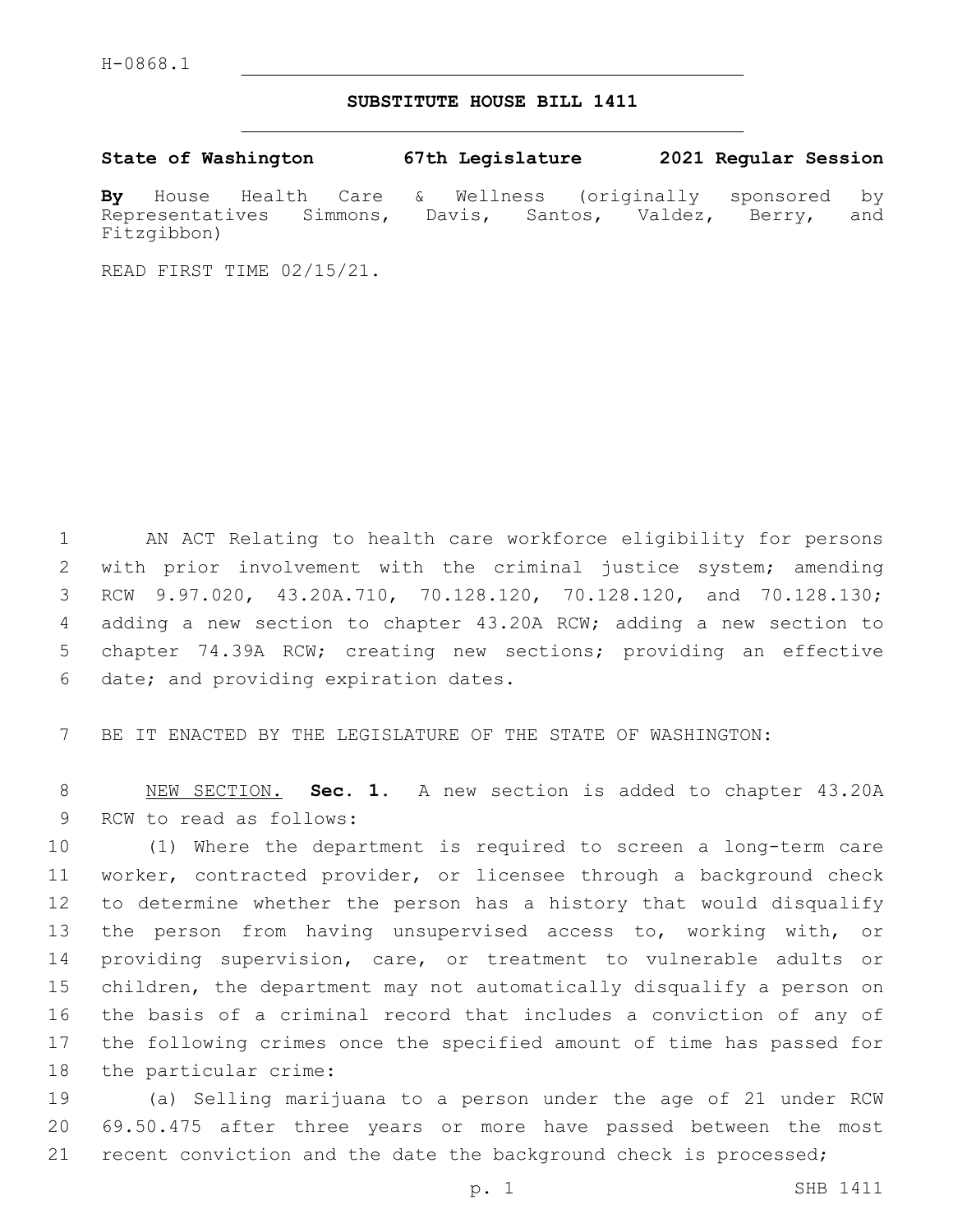(b) Theft in the first degree under RCW 9A.56.030 after five years or more have passed between the most recent conviction and the 3 date the background check is processed;

 (c) Robbery in the second degree under RCW 9A.56.210 after five years or more have passed between the most recent conviction and the 6 date the background check is processed;

 (d) Extortion in the second degree under RCW 9A.56.130 after five years or more have passed between the most recent conviction and the 9 date the background check is processed;

 (e) Assault in the second degree under RCW 9A.36.021 after five years or more have passed between the most recent conviction and the 12 date the background check is processed; and

 (f) Assault in the third degree under RCW 9A.36.031 after five years or more have passed between the most recent conviction and the 15 date the background check is processed.

 (2) The provisions of subsection (1) of this section do not apply where the department is performing background checks for the 18 department of children, youth, and families.

 (3) The provisions of subsection (1) of this section do not apply to department employees or applicants for department positions except for positions in the state-operated community residential program.

 (4) Notwithstanding subsection (1) of this section, a long-term care worker, department-contracted provider, or licensee may not provide, or be paid to provide, care to children or vulnerable adults under the medicare or medicaid programs if the worker is excluded from participating in those programs by federal law.

 (5) The department, a contracted employee, or a licensee, when conducting a character, competence, and suitability review for the purpose of hiring, licensing, certifying, contracting with, permitting, or continuing to permit a person to be employed in any position caring for or having unsupervised access to vulnerable adults or children, may, in its sole discretion, determine whether to consider any of the convictions identified in subsection (1) of this section. The department, a contracted employee, or a licensee, when conducting a character, competence, and suitability review for the purpose of hiring, licensing, certifying, contracting with, permitting, or continuing to permit a person to be employed in any position caring for or having unsupervised access to vulnerable adults or children, is immune from suit in law, equity, or under the administrative procedure act for damages based upon its exercise of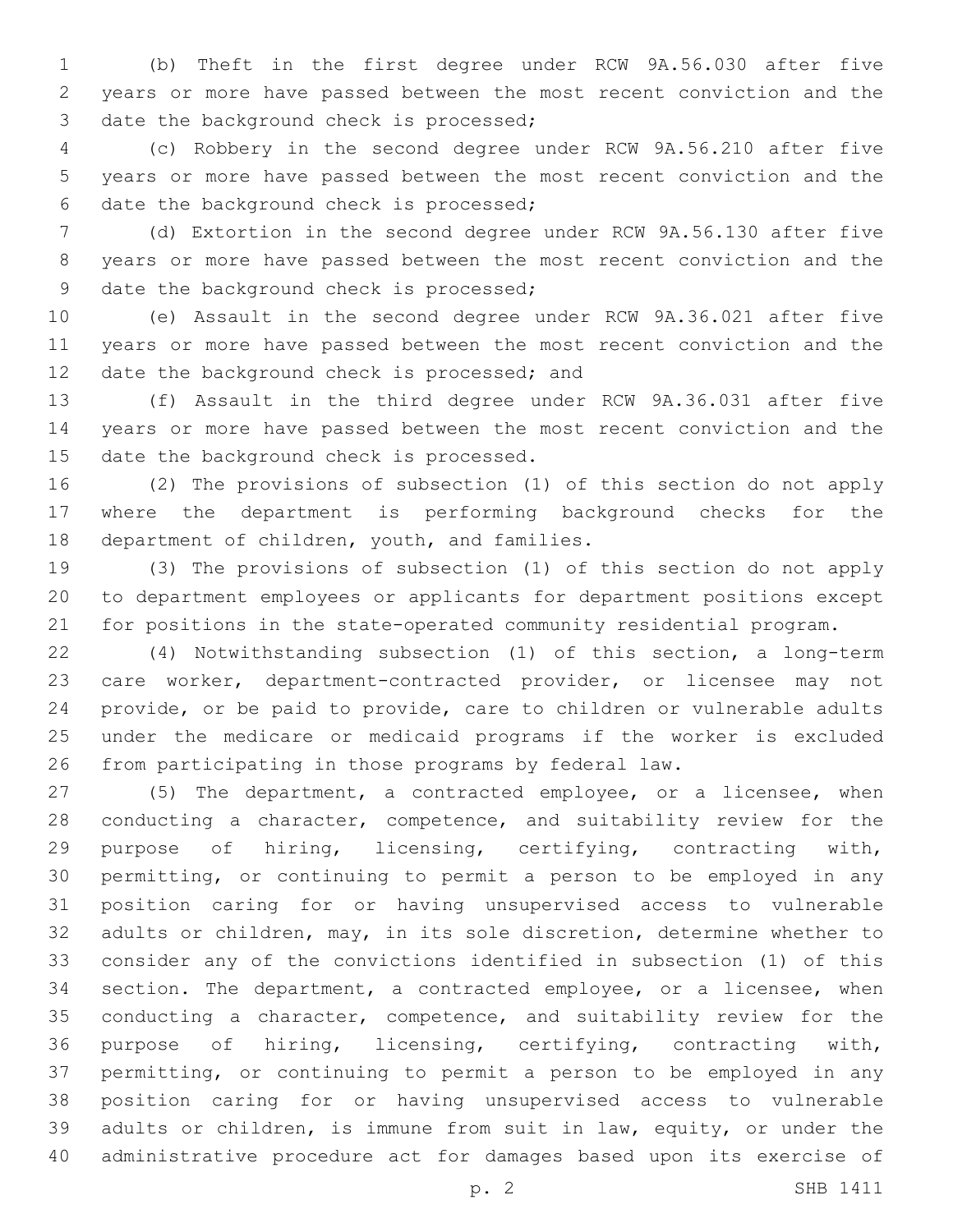discretion under this section or the refusal to exercise such discretion. This subsection does not create a duty for the department to conduct a character, competence, and suitability review.

(6) For the purposes of the section:4

 (a) "Contracted provider" means a provider, and its employees, who is, or applies to be, contracted with the department to provide services to department clients under programs under chapter 74.09, 74.39, 74.39A, or 71A.12 RCW.8

 (b) "Licensee" means a nonstate facility or setting that is licensed or certified, or has applied to be licensed or certified, by the department and includes the licensee and its employees.

 NEW SECTION. **Sec. 2.** A new section is added to chapter 74.39A 13 RCW to read as follows:

 (1) The department shall facilitate a work group dedicated to expanding the long-term care workforce, racial equity in client choice, and paid home care services. The work group shall identify an informed consent process by which older adults and people with disabilities may hire a trusted individual with a criminal record that would otherwise disqualify the person from providing paid home care services under this chapter. In its development of the recommendations, the work group must consider client safety, client direction, racial equity, cultural competency, and workforce 23 development.

24 (2)(a) The work group shall consist of:

(i) Two representatives from the department;25

 (ii) Two representatives from community-based organizations that 27 represent people with criminal records;

 (iii) One representative from a community-based organization that 29 represents Black communities;

 (iv) One representative from an organization or tribe to represent the interests of American Indians and Alaska Natives;

 (v) One representative from a community-based organization that represents immigrant populations or persons of color;

 (vi) Three representatives from the union representing the 35 majority of long-term care workers in Washington;

(vii) One representative of a consumer-directed employer;

 (viii) One representative of an association representing area 38 agencies on aging in Washington;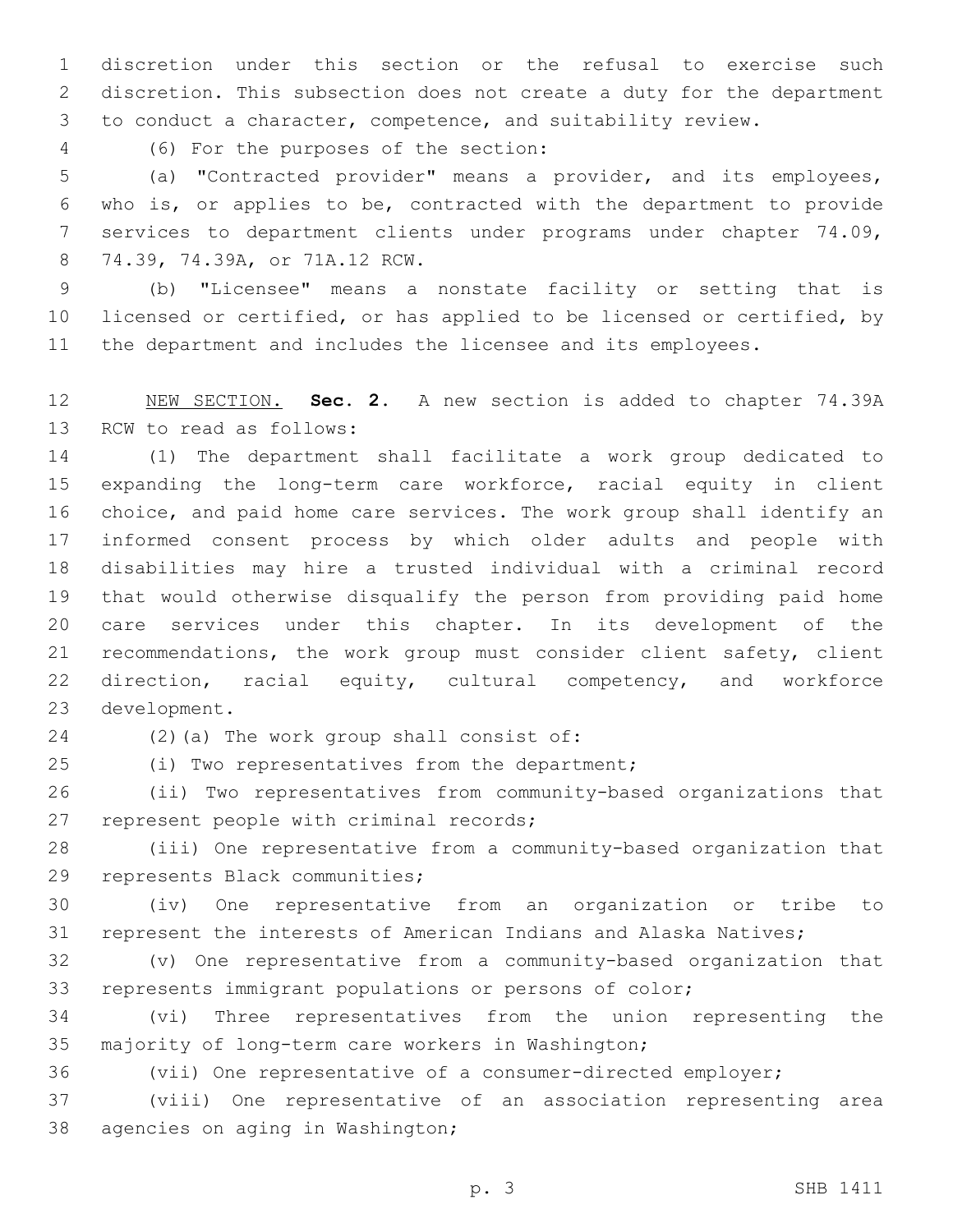(ix) One representative from the office of the state long-term 2 care ombuds;

 (x) One representative from the office of the state developmental disability ombuds;4

 (xi) One representative of an association representing medicaid 6 home care agencies; and

 (xii) Four representatives from organizations representing seniors and individuals with physical or developmental disabilities.

 (b) The department shall invite the participation of persons with expertise in the background check process to provide advice and consultation to the work group with respect to the development of the proposed process under subsection (1) of this section.

 (c) Appointments to the work group shall be made by the department. The department shall convene the meetings of the work 15 group and service as the facilitator.

 (3) The work group shall devote at least one meeting to reviewing and analyzing racial disparities relevant to the work group's direction under subsection (1) of this section, including disparities in charges and disqualifications in providing paid home care services 20 under this chapter.

 (4) The work group must submit its recommendations to the secretary by December 1, 2021. The recommendations must include a proposed process for clients to hire a family member or friend with a criminal record. The proposed process must include a recommended communication strategy to inform older adults and people with 26 disabilities in Washington about the process.

 (5) After receiving the informed consent process recommended by 28 the work group, the department may revise the process as needed.

 (6) The department shall implement the informed consent process, as recommended by the work group and revised by the department, if 31 applicable, by January 1, 2023.

32 (7) This section expires July 1, 2023.

 **Sec. 3.** RCW 9.97.020 and 2017 3rd sp.s. c 6 s 806 are each 34 amended to read as follows:

 (1) Except as provided in this section, no state, county, or municipal department, board, officer, or agency authorized to assess 37 the qualifications of any applicant for a license, certificate of authority, qualification to engage in the practice of a profession or business, or for admission to an examination to qualify for such a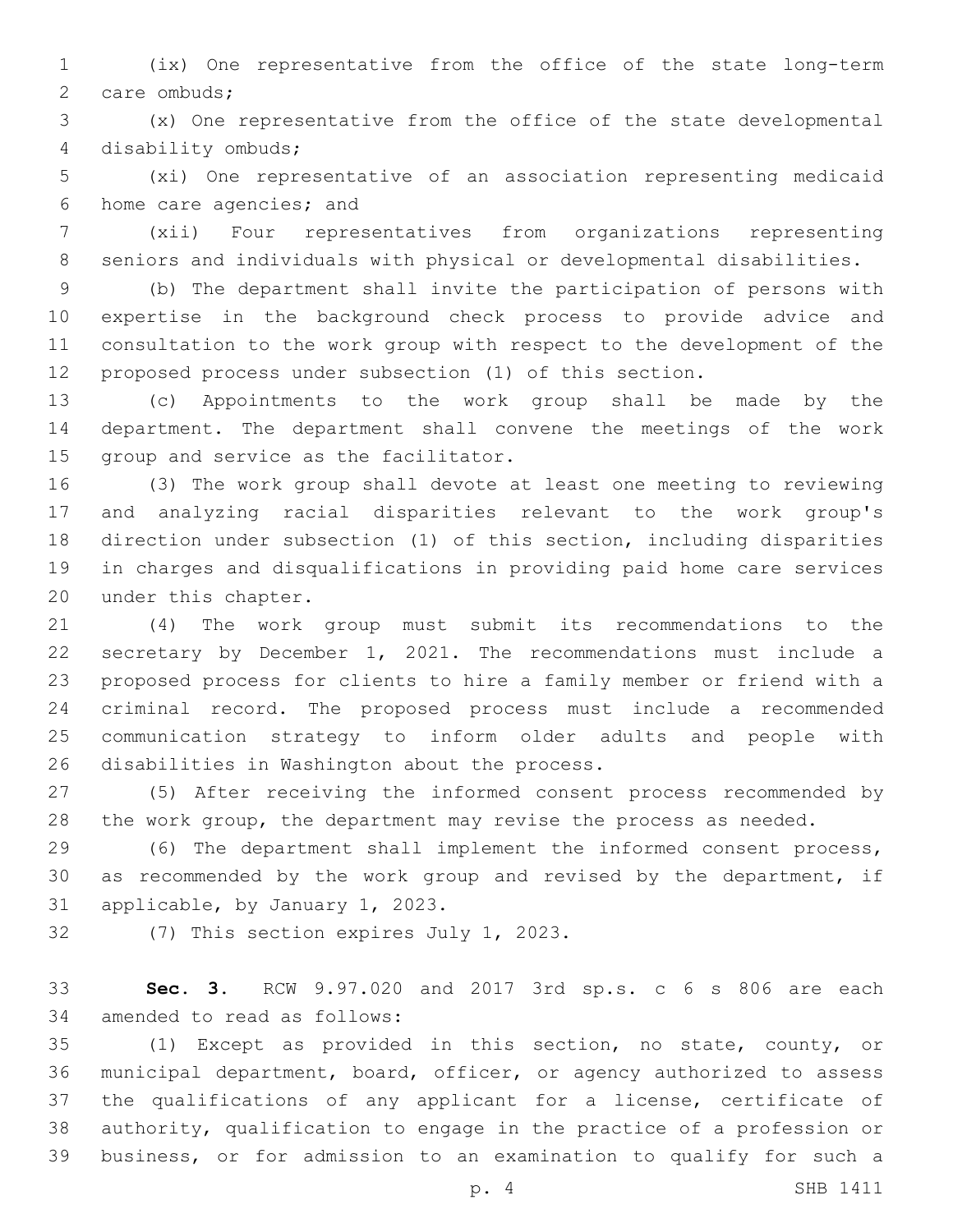license or certificate may disqualify a qualified applicant, solely based on the applicant's criminal history, if the qualified applicant has obtained a certificate of restoration of opportunity and the applicant meets all other statutory and regulatory requirements, except as required by federal law or exempted under this subsection. Nothing in this section is interpreted as restoring or creating a means to restore any firearms rights or eligibility to obtain a firearm dealer license pursuant to RCW 9.41.110 or requiring the 9 removal of a protection order.

 (a)(i) Criminal justice agencies, as defined in RCW 10.97.030, and the Washington state bar association are exempt from this 12 section.

 (ii) This section does not apply to the licensing, certification, or qualification of the following professionals: Accountants, RCW 15 18.04.295; ((assisted living facilities employees, RCW 18.20.125;)) bail bond agents, RCW 18.185.020; escrow agents, RCW 18.44.241; 17 ((<del>long-term care workers, RCW 18.88B.080;</del>)) nursing home administrators, RCW 18.52.071; nursing, chapter 18.79 RCW; physicians 19 and physician assistants, chapters 18.71 and 18.71A RCW; private investigators, RCW 18.165.030; receivers, RCW 7.60.035; teachers, chapters 28A.405 and 28A.410 RCW; notaries public, chapter 42.45 RCW; private investigators, chapter 18.165 RCW; real estate brokers and 23 salespersons, chapters 18.85 and 18.86 RCW; and security guards, 24 chapter 18.170 RCW((; and vulnerable adult care providers, RCW 25 43.43.842)).

 (iii) To the extent this section conflicts with the requirements for receipt of federal funding under the adoption and safe families 28 act, 42 U.S.C. Sec. 671, this section does not apply.

29 (b) Unless otherwise ((addressed in statute)) prohibited by law, in cases where an applicant would be disqualified under RCW ((43.20A.710)) 43.216.170, and the applicant has obtained a certificate of restoration of opportunity for a disqualifying conviction, ((the department of social and health services and)) the department of children, youth, and families may, after review of relevant factors, including the nature and seriousness of the offense, time that has passed since conviction, changed circumstances since the offense occurred, and the nature of the employment or 38 license sought, at their discretion:

 (i) Allow the applicant to have unsupervised access to children, vulnerable adults, or individuals with mental illness or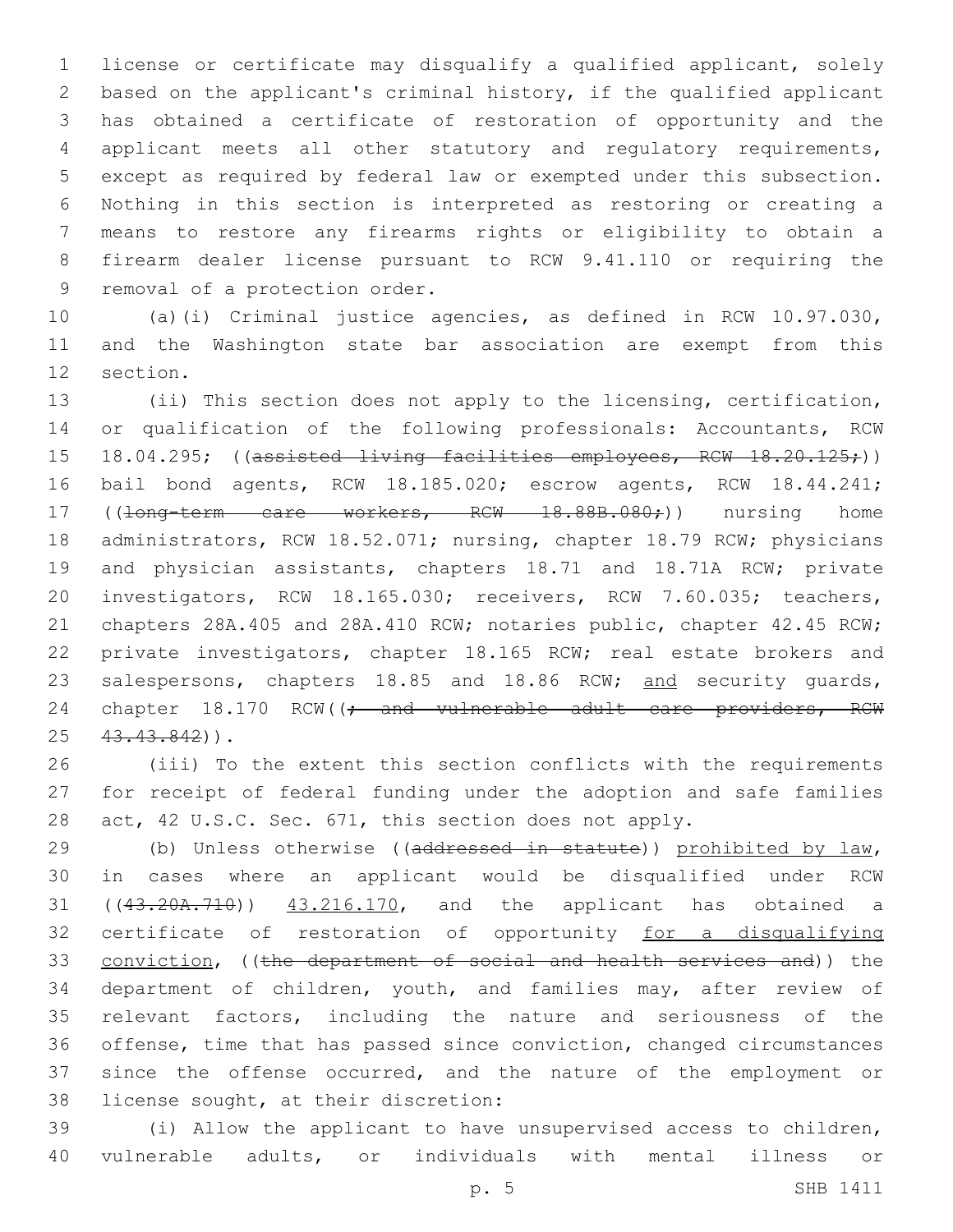developmental disabilities if the applicant is otherwise qualified 2 and suitable; or

 (ii) Disqualify the applicant solely based on the applicant's criminal history.4

 (c) Unless otherwise prohibited by law, in cases in which an applicant would be disqualified under RCW 43.20A.710, 43.43.842, or department rule, and the applicant has obtained a certificate of restoration of opportunity for a disqualifying conviction, the 9 department of social and health services may, after review of 10 relevant factors, including the nature and seriousness of the 11 offense, time that has passed since conviction, changed circumstances 12 since the offense occurred, and the nature of the employment or 13 license sought, at its discretion:

 (i) Allow the applicant to have unsupervised access to children, vulnerable adults, or individuals with mental illness or developmental disabilities if the applicant is otherwise qualified and suitable; or

 (ii) Disqualify the applicant solely based on the applicant's criminal history.

20 (d) If the practice of a profession or business involves unsupervised contact with vulnerable adults, children, or individuals with mental illness or developmental disabilities, or populations otherwise defined by statute as vulnerable, the department of health may, after review of relevant factors, including the nature and seriousness of the offense, time that has passed since conviction, 26 changed circumstances since the offense occurred, and the nature of the employment or license sought, at its discretion:

 (i) Disqualify an applicant who has obtained a certificate of restoration of opportunity, for a license, certification, or registration to engage in the practice of a health care profession or business solely based on the applicant's criminal history; or

 (ii) If such applicant is otherwise qualified and suitable, credential or credential with conditions an applicant who has obtained a certificate of restoration of opportunity for a license, certification, or registration to engage in the practice of a health 36 care profession or business.

 (( $\left(\frac{1}{2}\right)$ ) (e) The state of Washington, any of its counties, cities, towns, municipal corporations, or quasi-municipal corporations, the 39 department of health, the department of social and health services, and its officers, employees, contractors, and agents are immune from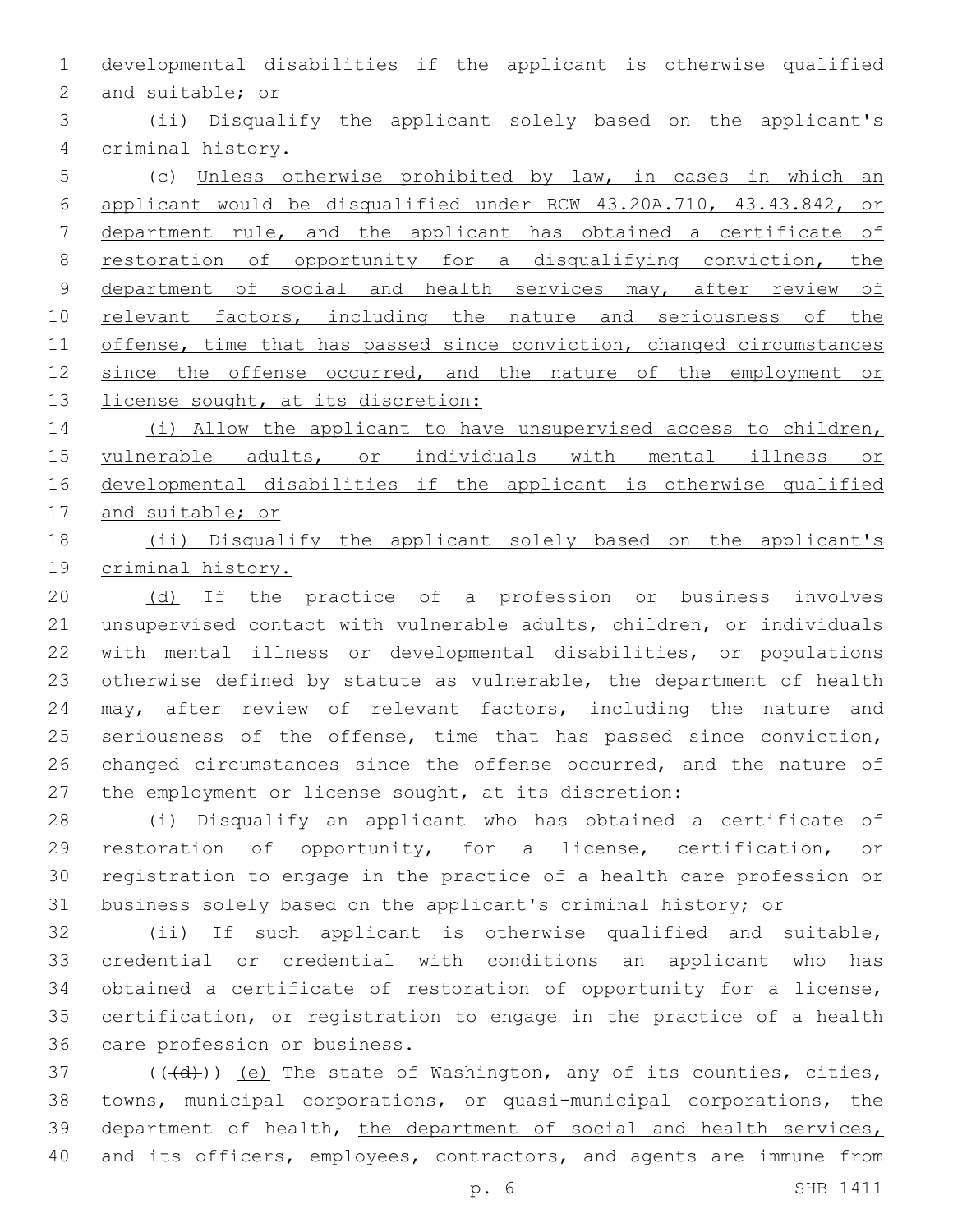suit in law, equity, or any action under the administrative procedure act based upon its exercise of discretion under this section. This section does not create a protected class; private right of action; any right, privilege, or duty; or change to any right, privilege, or duty existing under law. This section does not modify a licensing or certification applicant's right to a review of an agency's decision under the administrative procedure act or other applicable statute or agency rule. A certificate of restoration of opportunity does not remove or alter citizenship or legal residency requirements already 10 in place for state agencies and employers.

 (2) A qualified court has jurisdiction to issue a certificate of restoration of opportunity to a qualified applicant.

 (a) A court must determine, in its discretion whether the 14 certificate:

15 (i) Applies to all past criminal history; or

 (ii) Applies only to the convictions or adjudications in the 17 jurisdiction of the court.

 (b) The certificate does not apply to any future criminal justice involvement that occurs after the certificate is issued.

 (c) A court must determine whether to issue a certificate by determining whether the applicant is a qualified applicant as defined 22 in RCW 9.97.010.

 (3) An employer or housing provider may, in its sole discretion, determine whether to consider a certificate of restoration of opportunity issued under this chapter in making employment or rental decisions. An employer or housing provider is immune from suit in law, equity, or under the administrative procedure act for damages based upon its exercise of discretion under this section or the refusal to exercise such discretion. In any action at law against an employer or housing provider arising out of the employment of or provision of housing to the recipient of a certificate of restoration of opportunity, evidence of the crime for which a certificate of restoration of opportunity has been issued may not be introduced as evidence of negligence or intentionally tortious conduct on the part of the employer or housing provider. This subsection does not create a protected class, private right of action, any right, privilege, or duty, or to change any right, privilege, or duty existing under law related to employment or housing except as provided in RCW 7.60.035.

 (4) The department of social and health services, and contracted 40 providers and licensees as defined in section 1 of this act, when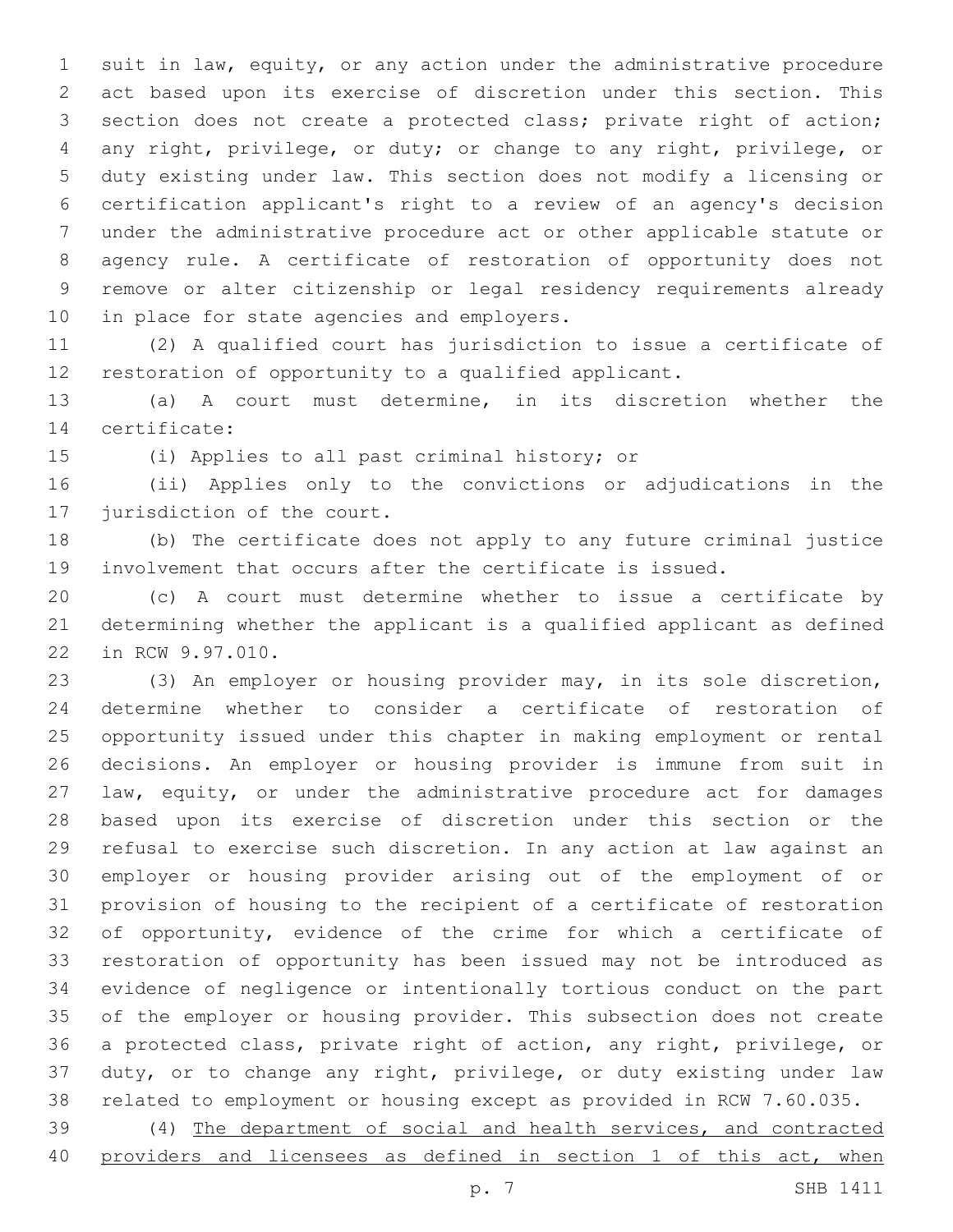hiring, licensing, certifying, contracting with, permitting, or continuing to permit a person to be employed in any position caring for or having unsupervised access to vulnerable adults or children, 4 may, in its sole discretion, determine whether to consider a certificate of restoration of opportunity issued under this chapter. The department of social and health services or an employer contracted with the department of social and health services, when 8 hiring, licensing, certifying, contracting with, permitting, or continuing to permit a person to be employed in any position caring 10 for or having unsupervised access to vulnerable adults or children, 11 is immune from suit in law, equity, or under the administrative procedure act for damages based upon its exercise of discretion under 13 this subsection or the refusal to exercise such discretion. This 14 subsection does not create a protected class, a private right of 15 action, or any right, privilege, or duty, or to change any right, privilege, or duty existing under law related to the department of 17 social and health services, contracted providers, and licensees as 18 defined in section 1 of this act.

 (5)(a) Department of social and health services: A certificate of restoration of opportunity does not apply to the state abuse and neglect registry. No finding of abuse, neglect, or misappropriation of property may be removed from the registry based solely on a certificate. The department must include such certificates as part of 24 its criminal history record reports, qualifying letters, or other assessments pursuant to RCW 43.43.830 through 43.43.838. The department shall adopt rules to implement this subsection.

 (b) Washington state patrol: The Washington state patrol is not required to remove any records based solely on a certificate of restoration of opportunity. The state patrol must include a certificate as part of its criminal history record report.

(c) Court records:31

 (i) A certificate of restoration of opportunity has no effect on any other court records, including records in the judicial information system. The court records related to a certificate of restoration of opportunity must be processed and recorded in the same 36 manner as any other record.

 (ii) The qualified court where the applicant seeks the certificate of restoration of opportunity must administer the court records regarding the certificate in the same manner as it does 40 regarding all other proceedings.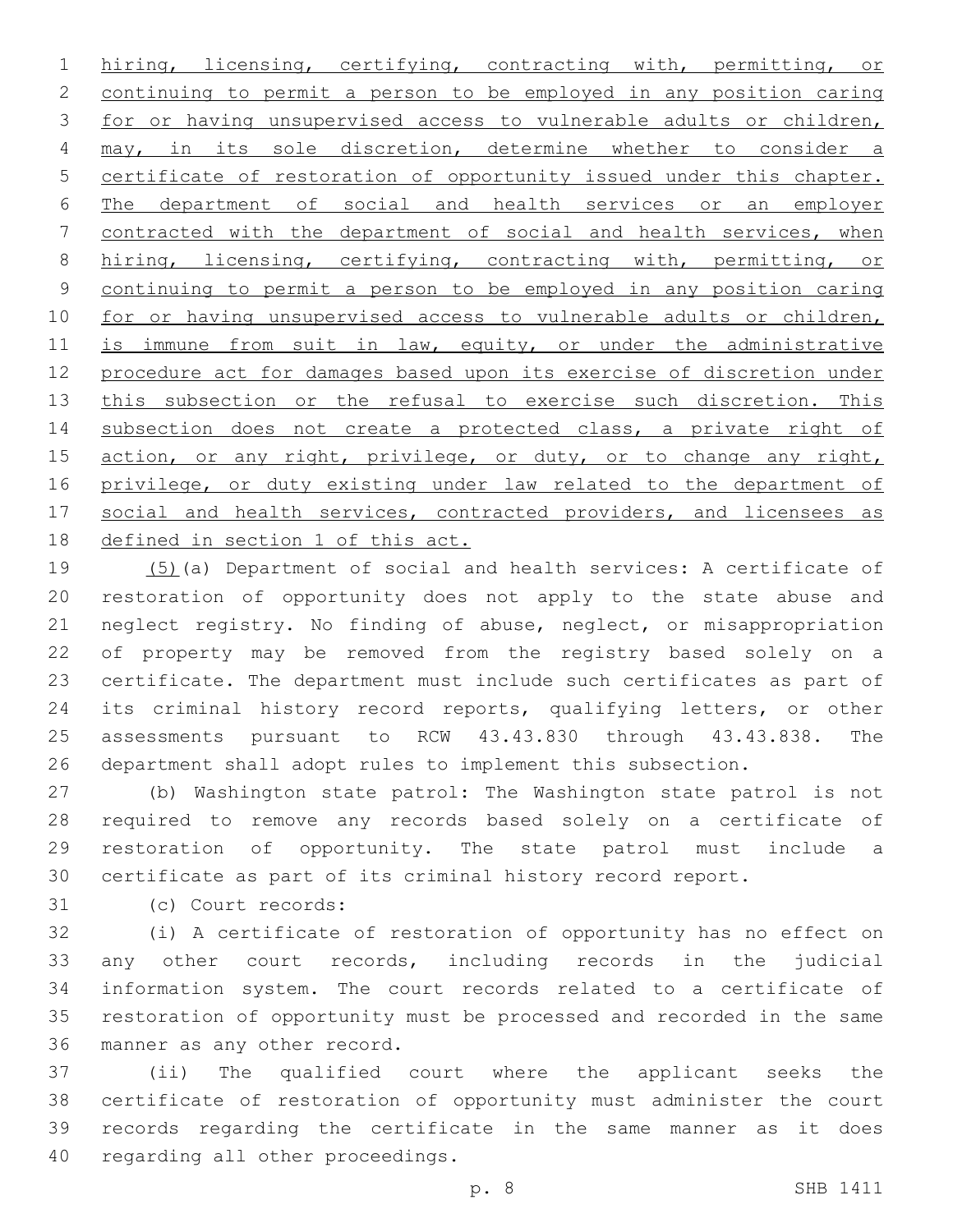(d) Effect in other judicial proceedings: A certificate of restoration of opportunity may only be submitted to a court to demonstrate that the individual met the specific requirements of this section and not for any other procedure, including evidence of character, reputation, or conduct. A certificate is not an equivalent procedure under Rule of Evidence 609(c).6

 (e) Department of health: The department of health must include a 8 certificate of restoration of opportunity on its public website if:

 (i) Its website includes an order, stipulation to informal disposition, or notice of decision related to the conviction 11 identified in the certificate of restoration of opportunity; and

 (ii) The credential holder has provided a certified copy of the certificate of restoration of opportunity to the department of 14 health.

 (f) Department of children, youth, and families: A certificate of restoration of opportunity does not apply to founded findings of child abuse or neglect. No finding of child abuse or neglect may be destroyed based solely on a certificate. The department of children, youth, and families must include such certificates as part of its criminal history record reports, qualifying letters, or other assessments pursuant to RCW 43.43.830 through 43.43.838. The department of children, youth, and families shall adopt rules to 23 implement this subsection  $((44))$   $(5)$   $(f)$ .

 (( $(-5)$ )) (6) In all cases, an applicant must provide notice to the prosecutor in the county where he or she seeks a certificate of restoration of opportunity of the pendency of such application. If the applicant has been sentenced by any other jurisdiction in the five years preceding the application for a certificate, the applicant must also notify the prosecuting attorney in those jurisdictions. The prosecutor in the county where an applicant applies for a certificate shall provide the court with a report of the applicant's criminal 32 history.

33 (((6)) (7) Application for a certificate of restoration of 34 opportunity must be filed as a civil action.

35 ( $($ ( $($  $+7$ )))  $($ 8) A superior court in the county in which the applicant resides may decline to consider the application for certificate of restoration of opportunity. If the superior court in which the applicant resides declines to consider the application, the court must dismiss the application without prejudice and the applicant may refile the application in another qualified court. The court must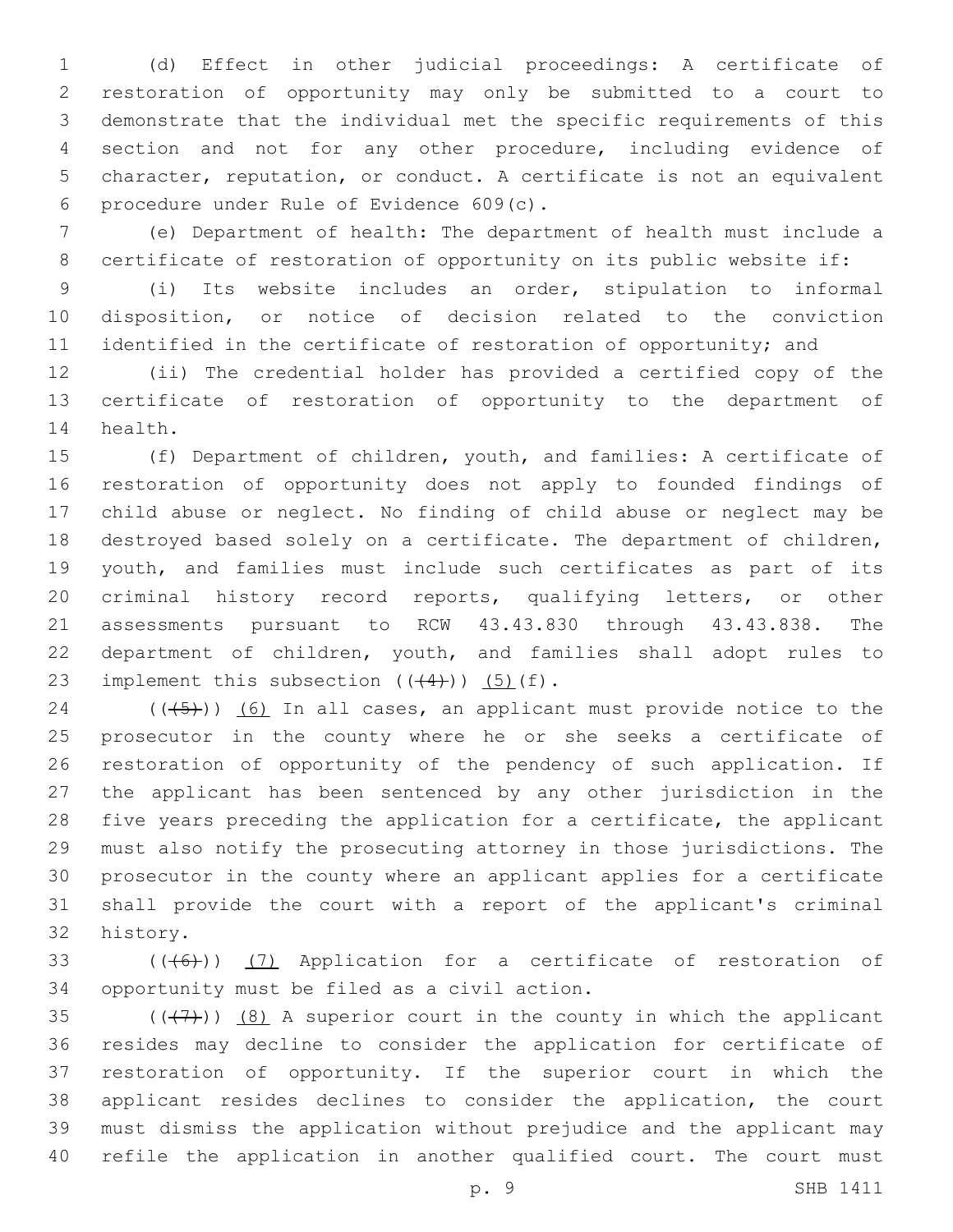state the reason for the dismissal on the order. If the court determines that the applicant does not meet the required qualifications, then the court must dismiss the application without prejudice and state the reason(s) on the order. The superior court in the county of the applicant's conviction or adjudication may not 6 decline to consider the application.

 (( $(48)$ )) (9) Unless the qualified court determines that a hearing on an application for certificate of restoration is necessary, the court must decide without a hearing whether to grant the certificate of restoration of opportunity based on a review of the application filed by the applicant and pleadings filed by the prosecuting 12 attorney.

 $((49)$ ) (10) The clerk of the court in which the certificate of restoration of opportunity is granted shall transmit the certificate of restoration of opportunity to the Washington state patrol identification section, which holds criminal history information for the person who is the subject of the conviction. The Washington state patrol shall update its records to reflect the certificate of 19 restoration of opportunity.

 $((+10))$   $(11)$  (a) The administrative office of the courts shall develop and prepare instructions, forms, and an informational brochure designed to assist applicants applying for a certificate of 23 restoration of opportunity.

 (b) The instructions must include, at least, a sample of a standard application and a form order for a certificate of 26 restoration of opportunity.

 (c) The administrative office of the courts shall distribute a master copy of the instructions, informational brochure, and sample application and form order to all county clerks and a master copy of the application and order to all superior courts by January 1, 2017.

 (d) The administrative office of the courts shall determine the significant non-English-speaking or limited English-speaking populations in the state. The administrator shall then arrange for translation of the instructions, which shall contain a sample of the standard application and order, and the informational brochure into languages spoken by those significant non-English-speaking populations and shall distribute a master copy of the translated instructions and informational brochures to the county clerks by 39 January 1, 2017.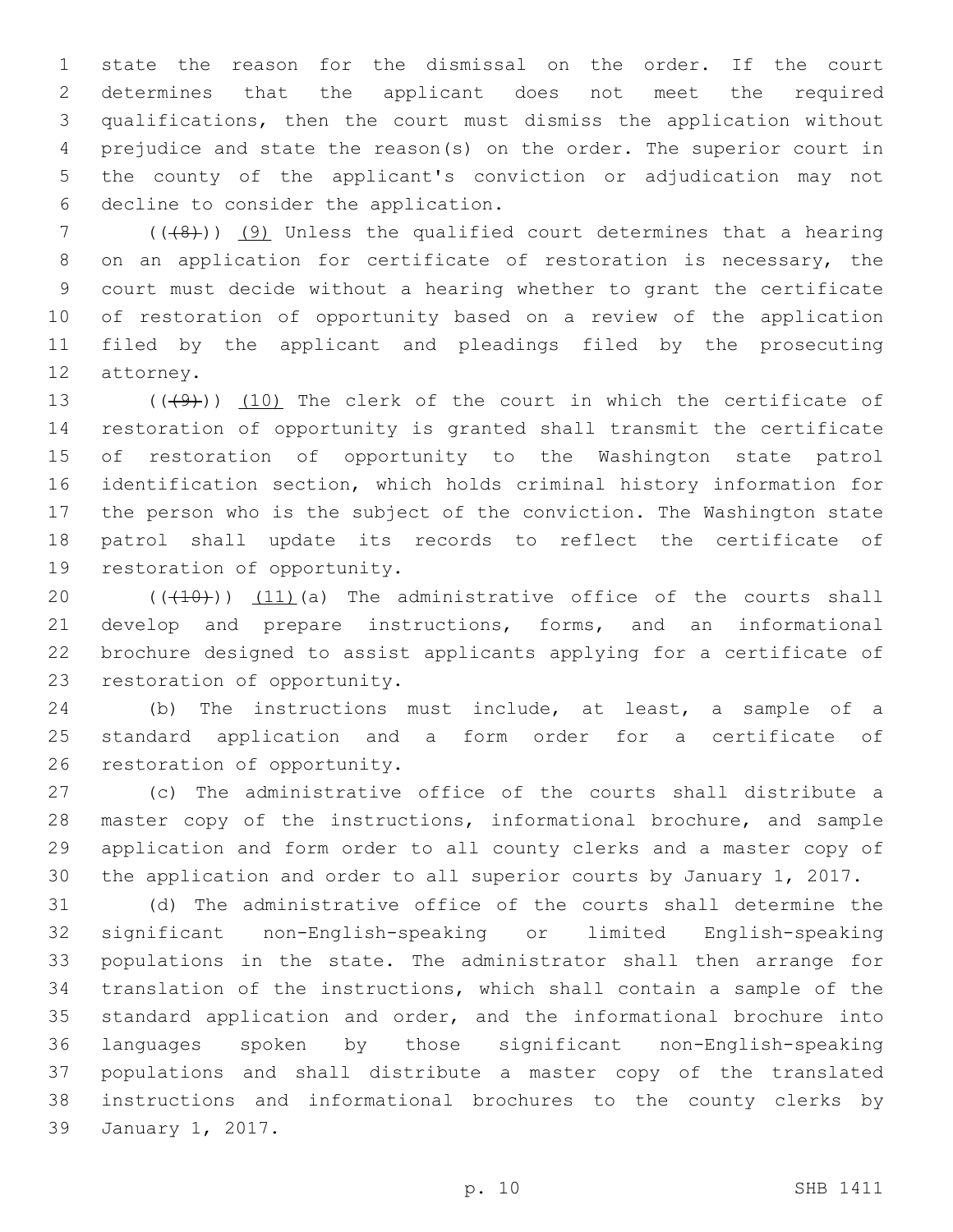(e) The administrative office of the courts shall update the instructions, brochures, standard application and order, and translations when changes in the law make an update necessary.

 **Sec. 4.** RCW 43.20A.710 and 2020 c 270 s 10 are each amended to 5 read as follows:

 (1) The secretary shall investigate the conviction records, pending charges and disciplinary board final decisions of:

 (a) Any current employee or applicant seeking or being considered for any position with the department who will or may have unsupervised access to children, vulnerable adults, or individuals with mental illness or developmental disabilities. This includes, but is not limited to, positions conducting comprehensive assessments, financial eligibility determinations, licensing and certification 14 activities, investigations, surveys, or case management; or for state positions otherwise required by federal law to meet employment 16 standards;

 (b) Individual providers as defined in RCW 74.39A.240 and providers who are paid by home care agencies to provide in-home services involving unsupervised access to persons with physical, mental, or developmental disabilities or mental illness, or to vulnerable adults as defined in chapter 74.34 RCW, including but not limited to services provided under chapter 74.39 or 74.39A RCW; and

 (c) Individuals or businesses or organizations for the care, supervision, case management, or treatment of children, persons with developmental disabilities, or vulnerable adults, including but not limited to services contracted for under chapter 18.20, 70.127, 27 70.128, 72.36, or 74.39A RCW or Title 71A RCW.

 (2) The secretary shall require a fingerprint-based background check through both the Washington state patrol and the federal bureau of investigation as provided in RCW 43.43.837. Unless otherwise authorized by law, the secretary shall use the information solely for the purpose of determining the character, suitability, and competence 33 of the applicant.

 (3) Except as provided in subsection (4) of this section, an individual provider or home care agency provider who has resided in the state less than three years before applying for employment involving unsupervised access to a vulnerable adult as defined in chapter 74.34 RCW must be fingerprinted for the purpose of investigating conviction records through both the Washington state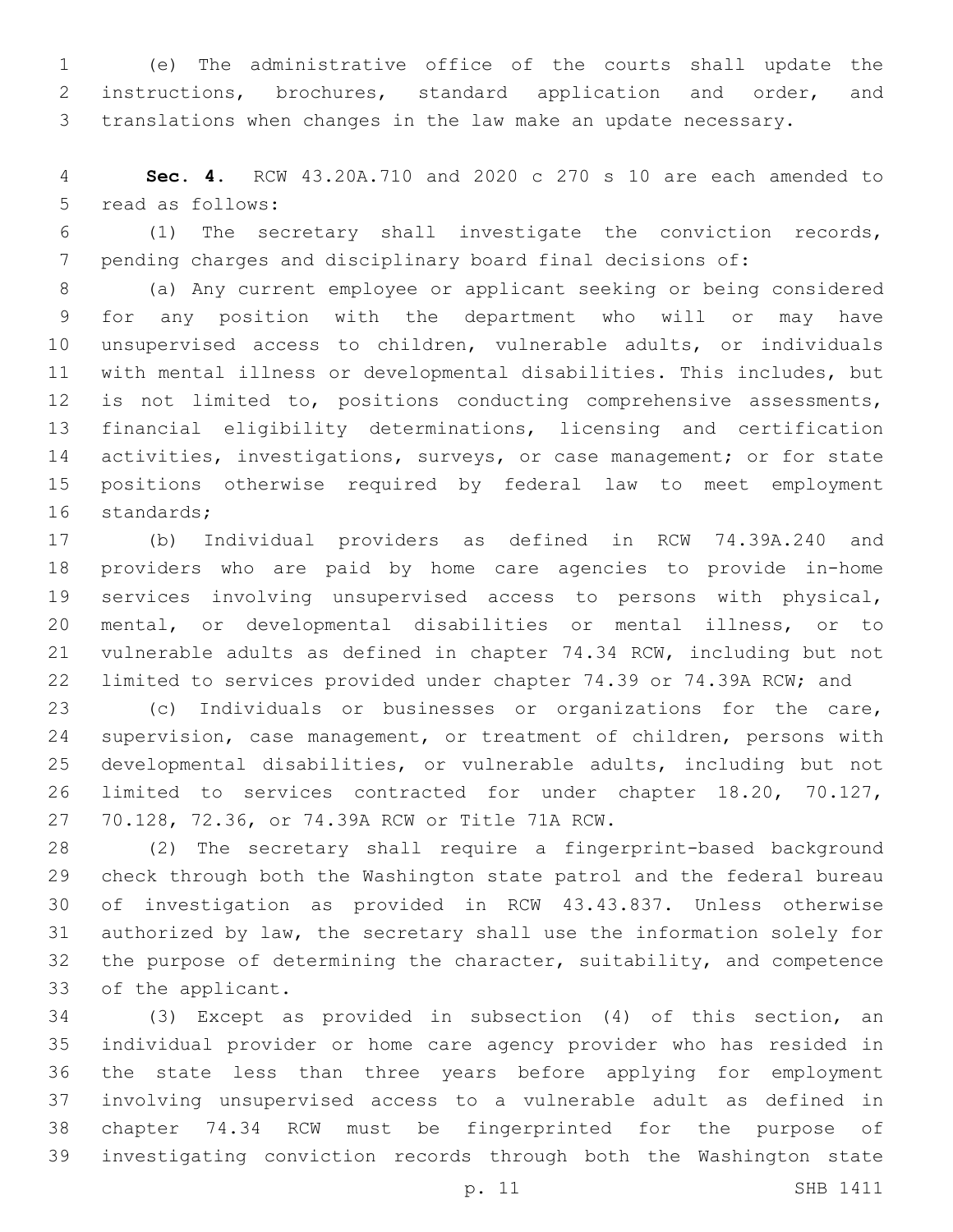patrol and the federal bureau of investigation. This subsection applies only with respect to the provision of in-home services funded by medicaid personal care under RCW 74.09.520, community options program entry system waiver services under RCW 74.39A.030, or chore services under RCW 74.39A.110. However, this subsection does not supersede RCW 74.15.030(2).6

 (4) Long-term care workers, as defined in RCW 74.39A.009, who are hired after January 7, 2012, are subject to background checks under RCW 74.39A.056, except that the department may require a background check at any time under RCW 43.43.837. For the purposes of this subsection, "background check" includes, but is not limited to, a fingerprint check submitted for the purpose of investigating conviction records through both the Washington state patrol and the 14 federal bureau of investigation.

 (5) An individual provider or home care agency provider hired to provide in-home care for and having unsupervised access to a vulnerable adult as defined in chapter 74.34 RCW must have no conviction for a disqualifying crime under RCW 43.43.830 and 43.43.842. An individual or home care agency provider must also have no conviction for a crime relating to drugs as defined in RCW 43.43.830. This subsection applies only with respect to the provision of in-home services funded by medicaid personal care under RCW 74.09.520, community options program entry system waiver services under RCW 74.39A.030, or chore services under RCW 74.39A.110.

 (6) The secretary shall provide the results of the state background check on long-term care workers, including individual providers, to the persons hiring them or to their legal guardians, if any, for their determination of the character, suitability, and competence of the applicants. If the person elects to hire or retain an individual provider after receiving notice from the department that the applicant has a conviction for an offense that would disqualify the applicant from having unsupervised access to persons with physical, mental, or developmental disabilities or mental illness, or to vulnerable adults as defined in chapter 74.34 RCW, then the secretary shall deny payment for any subsequent services 36 rendered by the disqualified individual provider.

 (7) Criminal justice agencies shall provide the secretary such information as they may have and that the secretary may require for 39 such purpose.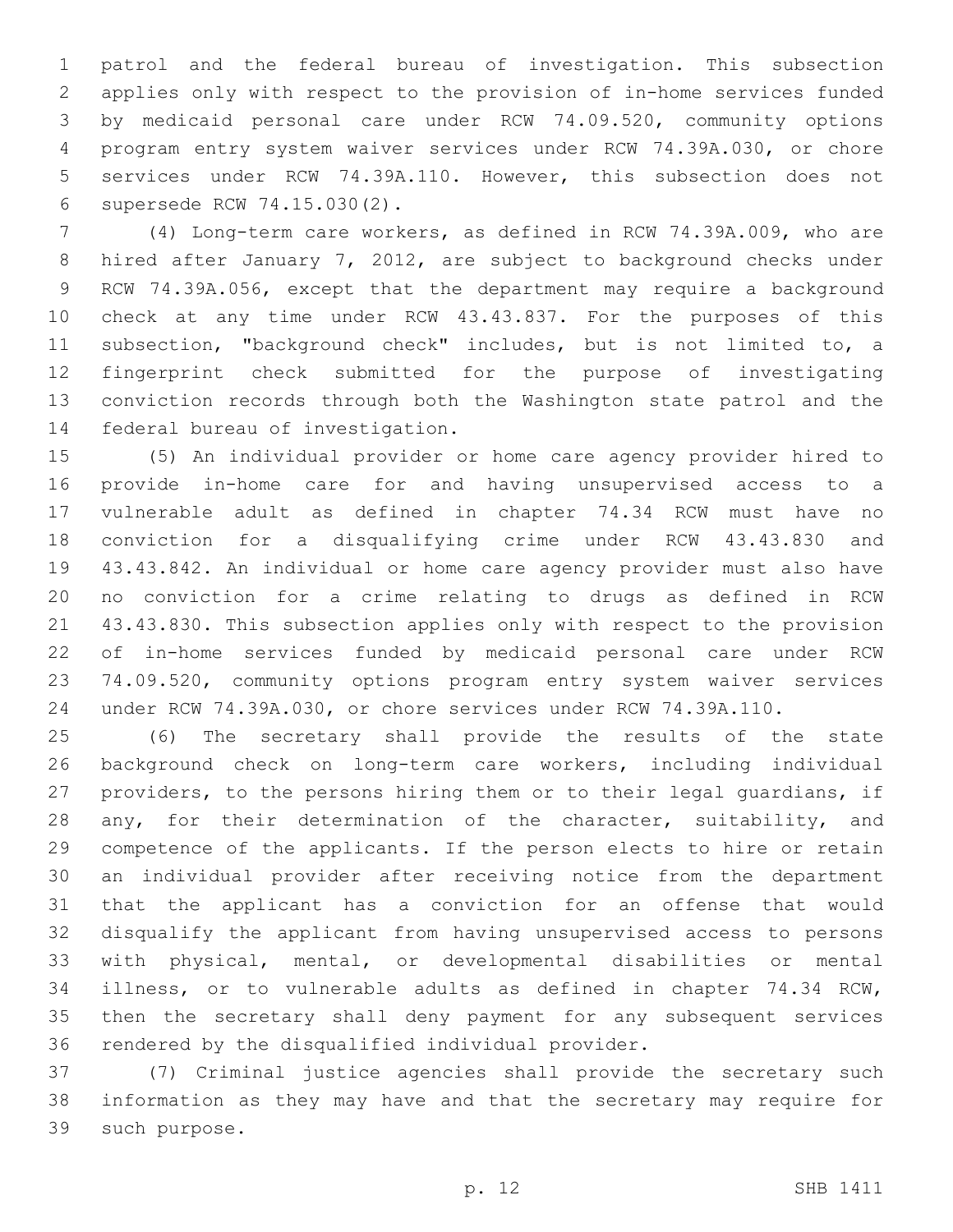(8) Any person whose criminal history would otherwise disqualify 2 the person under this section or RCW 43.43.842, from a position which will or may have unsupervised access to children, vulnerable adults, or persons with mental illness or developmental disabilities shall 5 not be <u>automatically</u> disqualified if  $((the))$ :

 (a) The department of social and health services reviewed the person's otherwise disqualifying criminal history through the department of social and health services' background assessment review team process conducted in 2002 and determined that such person 10 could remain in a position covered by this section( $\sqrt{r}$  or if the 11 otherwise disqualifying));

 (b) The conviction is no longer automatically disqualifying 13 pursuant to section 1 of this act;

 (c) The applicant has received a certificate of restoration of 15 opportunity for the convictions pursuant to RCW 9.97.020, and the department of social and health services has not disqualified the 17 applicant based on character, competence, and suitability review; or

 (d) The conviction or disposition has been the subject of a 19 pardon, annulment, or other equivalent procedure.

 (9) The department may not consider any founded finding of physical abuse or negligent treatment or maltreatment of a child made pursuant to chapter 26.44 RCW that is accompanied by a certificate of parental improvement or dependency as a result of a finding of abuse or neglect pursuant to chapter 13.34 RCW that is accompanied by a certificate of parental improvement when evaluating an applicant or 26 employee's character, competency, and suitability pursuant to any 27 background check authorized or required by this chapter, RCW 74.39A.056 or 43.43.832, or any of the rules adopted thereunder.

 **Sec. 5.** RCW 70.128.120 and 2015 c 66 s 2 are each amended to 30 read as follows:

 Each adult family home provider, applicant, and each resident manager shall have the following minimum qualifications, except that only applicants are required to meet the provisions of subsections (10) and (11) of this section:

35 (1) Twenty-one years of age or older;

 (2) For those applying after September 1, 2001, to be licensed as providers, and for resident managers whose employment begins after September 1, 2001, a United States high school diploma or high school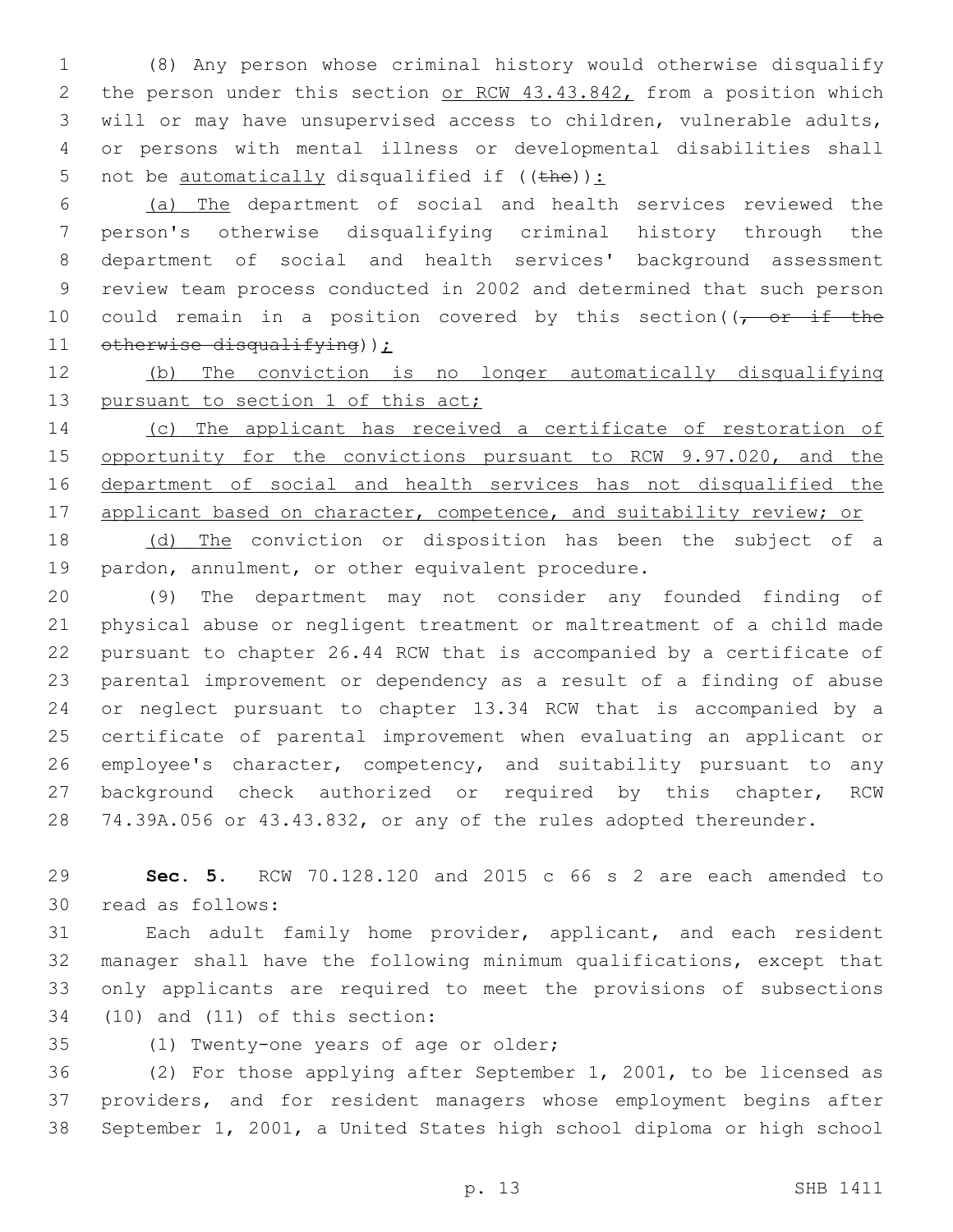equivalency certificate as provided in RCW 28B.50.536 or any English or translated government documentation of the following:

 (a) Successful completion of government-approved public or private school education in a foreign country that includes an annual average of one thousand hours of instruction over twelve years or no 6 less than twelve thousand hours of instruction;

 (b) A foreign college, foreign university, or United States 8 community college two-year diploma;

 (c) Admission to, or completion of coursework at, a foreign 10 university or college for which credit was granted;

 (d) Admission to, or completion of coursework at, a United States college or university for which credits were awarded;

 (e) Admission to, or completion of postgraduate coursework at, a United States college or university for which credits were awarded; 15 or

 (f) Successful passage of the United States board examination for registered nursing, or any professional medical occupation for which 18 college or university education preparation was required;

(3) Good moral and responsible character and reputation;

 (4) Literacy and the ability to communicate in the English 21 language;

 (5) Management and administrative ability to carry out the 23 requirements of this chapter;

 (6) Satisfactory completion of department-approved basic training and continuing education training as required by RCW 74.39A.074, and 26 in rules adopted by the department;

 (7) Satisfactory completion of department-approved, or equivalent, special care training before a provider may provide 29 special care services to a resident;

 (8) Not ((been convicted of any crime that is disqualifying under RCW 43.43.830 or 43.43.842, or department rules adopted under this 32 chapter, or been found to have abused, neglected, exploited, or abandoned a minor or vulnerable adult as specified in RCW  $74.39A.056(2)$ )) be disqualified by a department background check;

 (9) For those applying to be licensed as providers, and for resident managers whose employment begins after August 24, 2011, at least one thousand hours in the previous sixty months of successful, direct caregiving experience obtained after age eighteen to vulnerable adults in a licensed or contracted setting prior to operating or managing an adult family home. The applicant or resident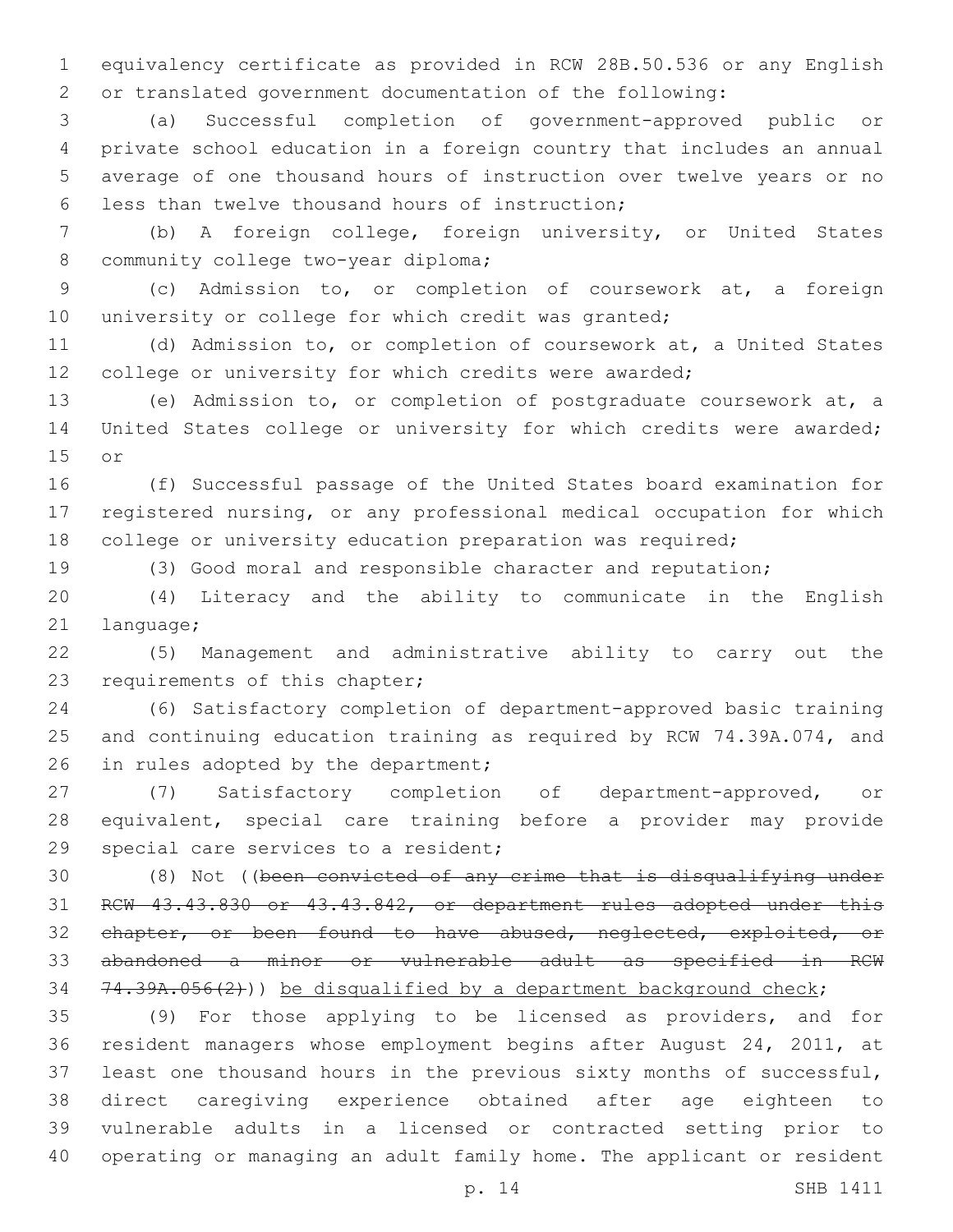manager must have credible evidence of the successful, direct caregiving experience or, currently hold one of the following professional licenses: Physician licensed under chapter 18.71 RCW; osteopathic physician licensed under chapter 18.57 RCW; osteopathic physician assistant licensed under chapter 18.57A RCW; physician assistant licensed under chapter 18.71A RCW; registered nurse, advanced registered nurse practitioner, or licensed practical nurse 8 licensed under chapter 18.79 RCW;

 (10) For applicants, proof of financial solvency, as defined in 10 rule; and

 (11) Applicants must successfully complete an adult family home administration and business planning class, prior to being granted a license. The class must be a minimum of forty-eight hours of classroom time and approved by the department. The department shall promote and prioritize bilingual capabilities within available resources and when materials are available for this purpose. Under exceptional circumstances, such as the sudden and unexpected death of a provider, the department may consider granting a license to an applicant who has not completed the class but who meets all other requirements. If the department decides to grant the license due to exceptional circumstances, the applicant must have enrolled in or completed the class within four months of licensure.

 **Sec. 6.** RCW 70.128.120 and 2020 c 80 s 47 are each amended to read as follows:24

 Each adult family home provider, applicant, and each resident manager shall have the following minimum qualifications, except that only applicants are required to meet the provisions of subsections (10) and (11) of this section:

29 (1) Twenty-one years of age or older;

 (2) For those applying after September 1, 2001, to be licensed as providers, and for resident managers whose employment begins after September 1, 2001, a United States high school diploma or high school equivalency certificate as provided in RCW 28B.50.536 or any English or translated government documentation of the following:

 (a) Successful completion of government-approved public or private school education in a foreign country that includes an annual average of one thousand hours of instruction over twelve years or no 38 less than twelve thousand hours of instruction;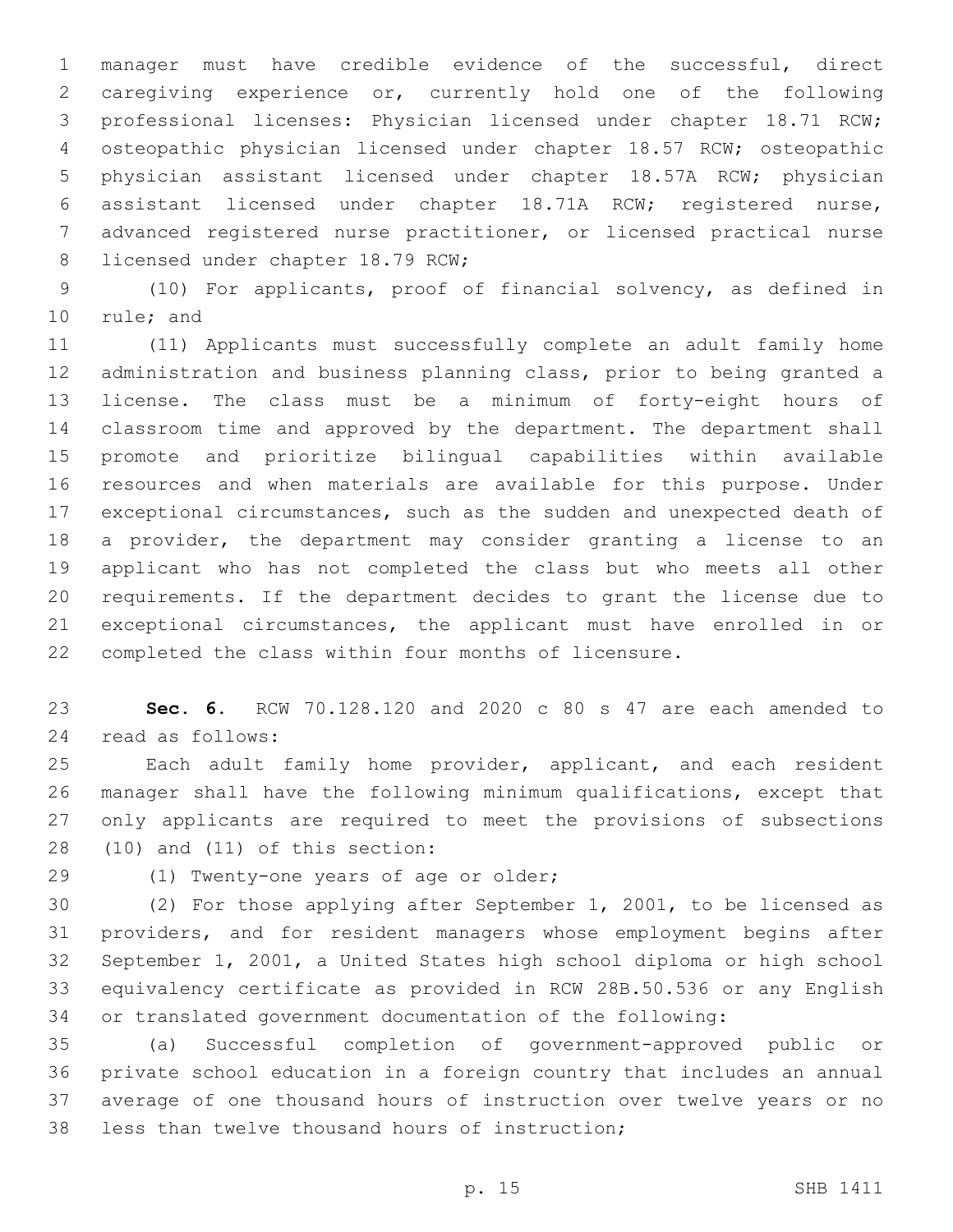(b) A foreign college, foreign university, or United States 2 community college two-year diploma;

 (c) Admission to, or completion of coursework at, a foreign university or college for which credit was granted;

 (d) Admission to, or completion of coursework at, a United States college or university for which credits were awarded;

 (e) Admission to, or completion of postgraduate coursework at, a 8 United States college or university for which credits were awarded; 9 or

 (f) Successful passage of the United States board examination for registered nursing, or any professional medical occupation for which 12 college or university education preparation was required;

(3) Good moral and responsible character and reputation;

 (4) Literacy and the ability to communicate in the English 15 language;

 (5) Management and administrative ability to carry out the 17 requirements of this chapter;

 (6) Satisfactory completion of department-approved basic training and continuing education training as required by RCW 74.39A.074, and 20 in rules adopted by the department;

 (7) Satisfactory completion of department-approved, or equivalent, special care training before a provider may provide 23 special care services to a resident;

 (8) Not ((been convicted of any crime that is disqualifying under 25 RCW 43.43.830 or 43.43.842, or department rules adopted under this 26 chapter, or been found to have abused, neglected, exploited, or abandoned a minor or vulnerable adult as specified in RCW 28  $74.39A.056(2)$ )) be disqualified by a department background check;

 (9) For those applying to be licensed as providers, and for resident managers whose employment begins after August 24, 2011, at least one thousand hours in the previous sixty months of successful, direct caregiving experience obtained after age eighteen to vulnerable adults in a licensed or contracted setting prior to operating or managing an adult family home. The applicant or resident manager must have credible evidence of the successful, direct caregiving experience or, currently hold one of the following professional licenses: Physician licensed under chapter 18.71 RCW; osteopathic physician licensed under chapter 18.57 RCW; physician assistant licensed under chapter 18.71A RCW; registered nurse,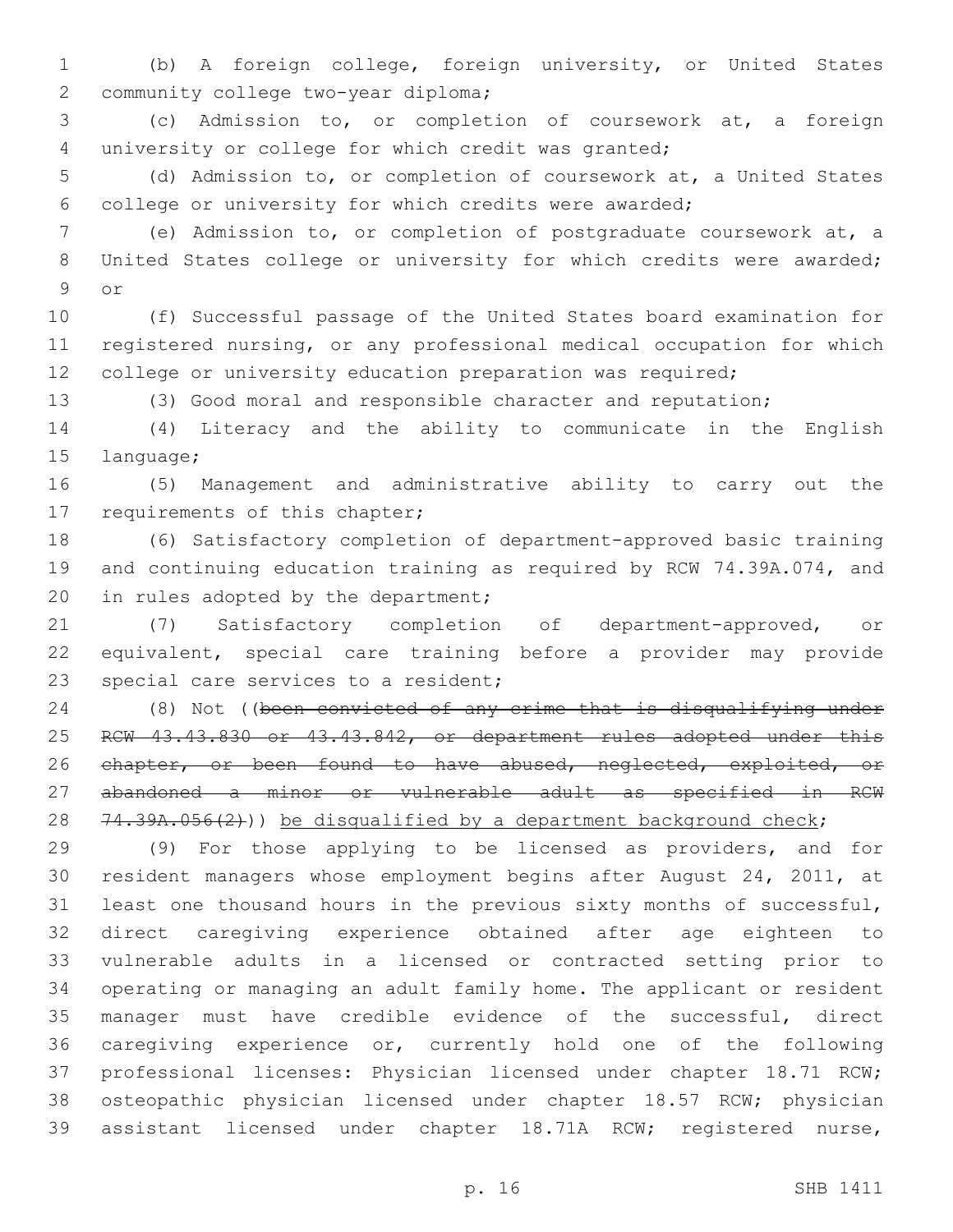advanced registered nurse practitioner, or licensed practical nurse 2 licensed under chapter 18.79 RCW;

 (10) For applicants, proof of financial solvency, as defined in 4 rule; and

 (11) Applicants must successfully complete an adult family home administration and business planning class, prior to being granted a license. The class must be a minimum of forty-eight hours of classroom time and approved by the department. The department shall promote and prioritize bilingual capabilities within available resources and when materials are available for this purpose. Under exceptional circumstances, such as the sudden and unexpected death of a provider, the department may consider granting a license to an applicant who has not completed the class but who meets all other requirements. If the department decides to grant the license due to exceptional circumstances, the applicant must have enrolled in or completed the class within four months of licensure.

 **Sec. 7.** RCW 70.128.130 and 2019 c 80 s 1 are each amended to 18 read as follows:

 (1) The provider is ultimately responsible for the day-to-day 20 operations of each licensed adult family home.

 (2) The provider shall promote the health, safety, and well-being of each resident residing in each licensed adult family home.

 (3) Adult family homes shall be maintained internally and externally in good repair and condition. Such homes shall have safe 25 and functioning systems for heating, cooling, hot and cold water, electricity, plumbing, garbage disposal, sewage, cooking, laundry, 27 artificial and natural light, ventilation, and any other feature of 28 the home.

 (4) In order to preserve and promote the residential home-like nature of adult family homes, adult family homes licensed after 31 August 24, 2011, shall:

 (a) Have sufficient space to accommodate all residents at one 33 time in the dining and living room areas;

 (b) Have hallways and doorways wide enough to accommodate residents who use mobility aids such as wheelchairs and walkers; and

 (c) Have outdoor areas that are safe and accessible for residents 37 to use.

 (5) The adult family home must provide all residents access to resident common areas throughout the adult family home including, but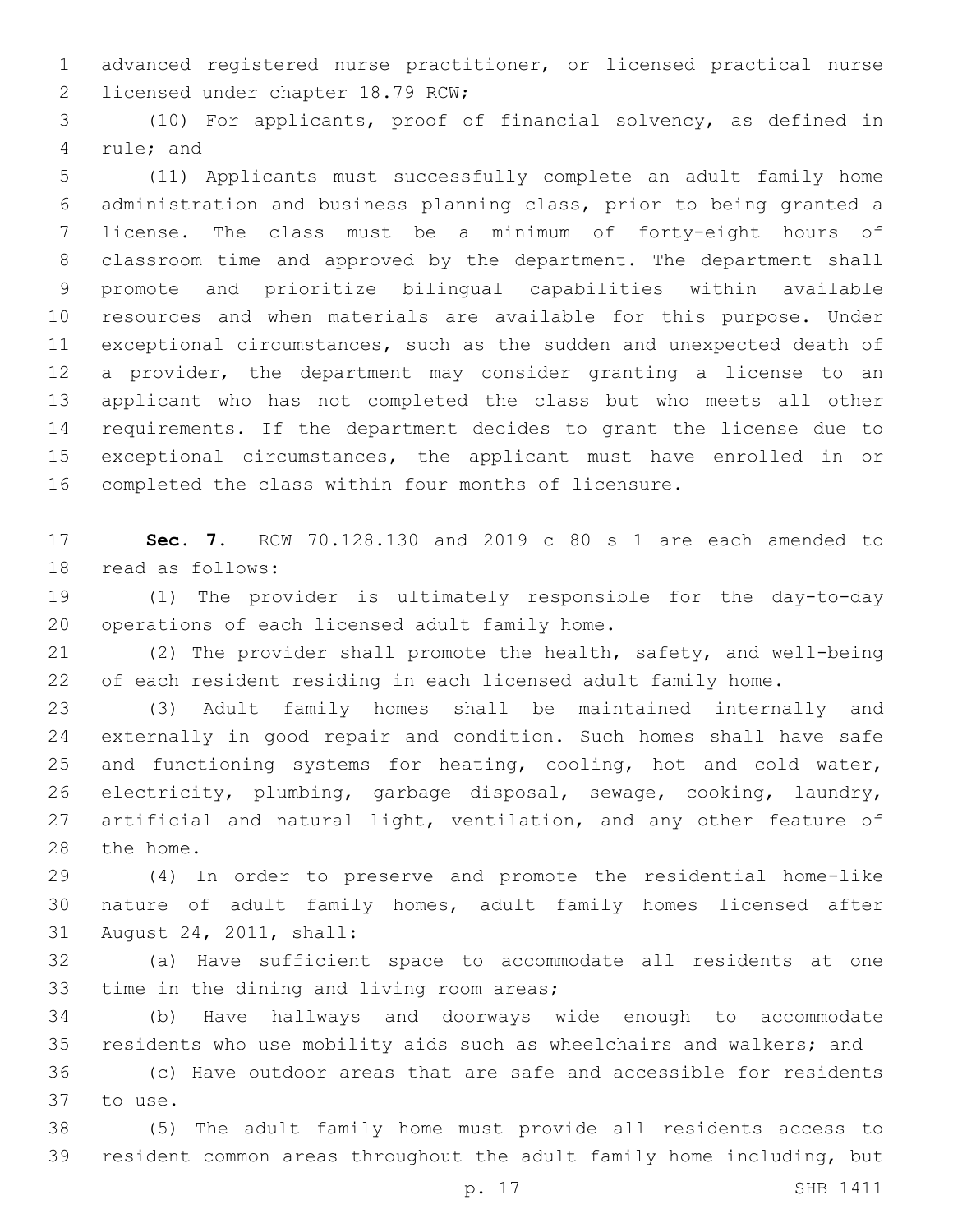not limited to, kitchens, dining and living areas, and bathrooms, to the extent that they are safe under the resident's care plan.

 (6) Adult family homes shall be maintained in a clean and sanitary manner, including proper sewage disposal, food handling, and 5 hygiene practices.

 (7) Adult family homes shall develop a fire drill plan for emergency evacuation of residents, shall have working smoke detectors in each bedroom where a resident is located, shall have working fire extinguishers on each floor of the home, and shall house nonambulatory residents on a level with safe egress to a public right-of-way. Nonambulatory residents must have a bedroom on the floor of the home from which the resident can be evacuated to a designated safe location outside the home without the use of stairs, elevators, chair lifts, platform lifts, or other devices as 15 determined by the department in rule.

 (8) The adult family home shall ensure that all residents can be safely evacuated from the home in an emergency as established by the department in rule. The rules established by the department must be developed in consultation with the largest organization representing 20 fire chiefs in the state of Washington.

 (9) Adult family homes shall have clean, functioning, and safe 22 household items and furnishings.

 (10) Adult family homes shall provide a nutritious and balanced diet and shall recognize residents' needs for special diets.

 (11) Adult family homes shall establish health care procedures for the care of residents including medication administration and 27 emergency medical care.

 (a) Adult family home residents shall be permitted to self-29 administer medications.

 (b) Adult family home providers may administer medications and deliver special care only to the extent authorized by law.

 (12) Adult family home providers shall either: (a) Reside at the adult family home; or (b) employ or otherwise contract with a qualified resident manager to reside at the adult family home. The department may exempt, for good cause, a provider from the 36 requirements of this subsection by rule.

 (13) A provider will ensure that any volunteer, student, employee, or person residing within the adult family home who will 39 have unsupervised access to any resident shall not ((have been 40 convicted of a crime listed under RCW 43.43.830 or 43.43.842, or been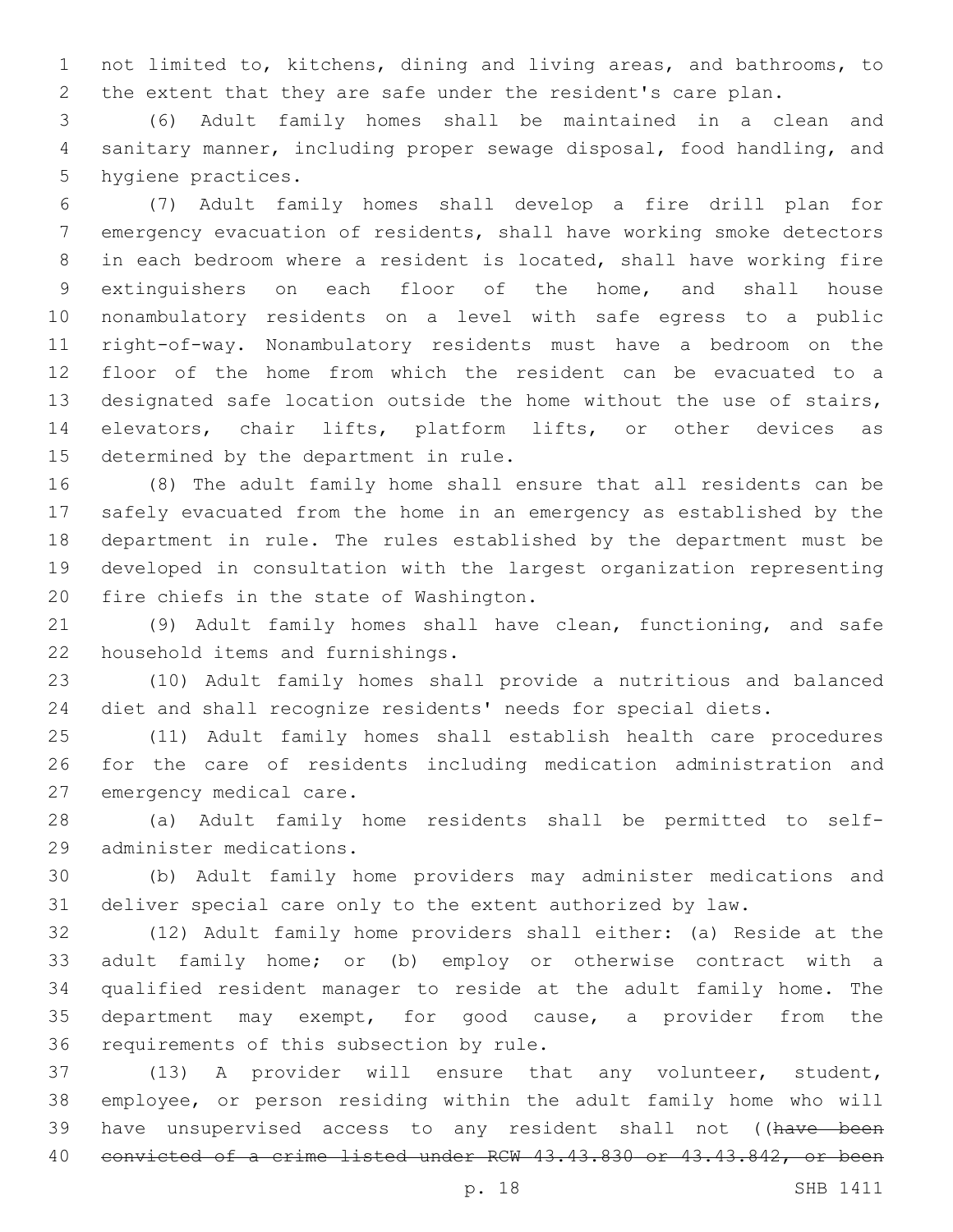found to have abused, neglected, exploited, or abandoned a minor or vulnerable adult as specified in RCW 74.39A.056(2))) be disqualified by a department background check. A provider may conditionally employ a person pending the completion of a criminal conviction background inquiry, but may not allow the person to have unsupervised access to 6 any resident.

 (14) A provider shall offer activities to residents under care as 8 defined by the department in rule.

 (15) An adult family home must be financially solvent, and upon request for good cause, shall provide the department with detailed information about the home's finances. Financial records of the adult family home may be examined when the department has good cause to believe that a financial obligation related to resident care or 14 services will not be met.

 (16) An adult family home provider must ensure that staff are competent and receive necessary training to perform assigned tasks. Staff must satisfactorily complete department-approved staff orientation, basic training, and continuing education as specified by the department by rule. The provider shall ensure that a qualified caregiver is on-site whenever a resident is at the adult family home; any exceptions will be specified by the department in rule. Notwithstanding RCW 70.128.230, until orientation and basic training are successfully completed, a caregiver may not provide hands-on personal care to a resident without on-site supervision by a person who has successfully completed basic training or been exempted from 26 the training pursuant to statute.

(17) The provider and resident manager must assure that there is:

 (a) A mechanism to communicate with the resident in his or her primary language either through a qualified person on-site or readily available at all times, or other reasonable accommodations, such as 31 language lines; and

 (b) Staff on-site at all times capable of understanding and speaking English well enough to be able to respond appropriately to emergency situations and be able to read and understand resident care 35 plans.

 NEW SECTION. **Sec. 8.** The department of social and health services and the department of health may adopt rules to implement this act.